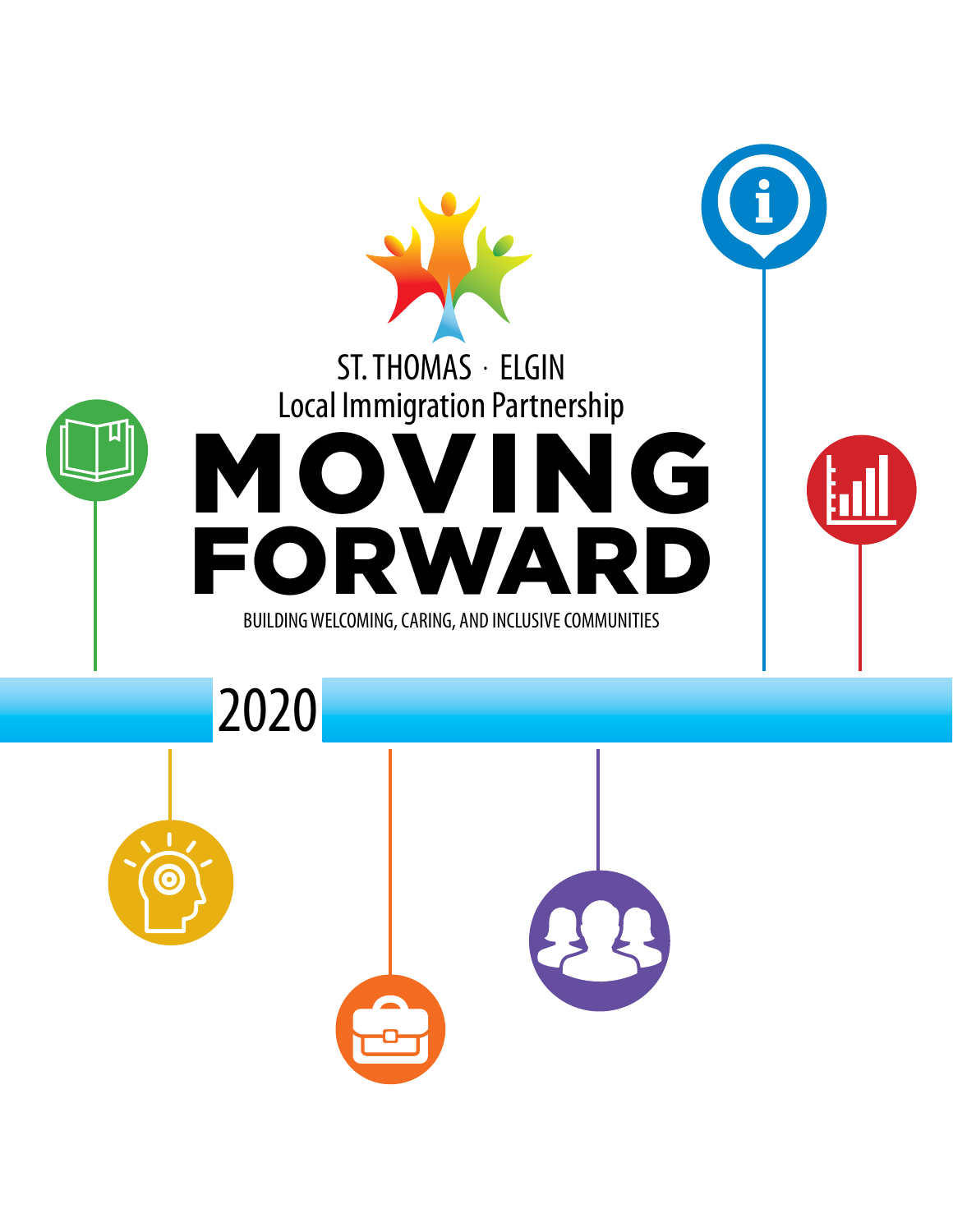## BUILDING WELCOMING, CARING, AND INCLUSIVE COMMUNITIES

#### OUR VISION

St. Thomas and Elgin County communities will be a culturally diverse, welcoming, caring, and inclusive community that will retain current residents, welcome newcomers, and provide them the opportunity to successfully integrate, contribute to, and benefit from social, cultural, and economic inclusion.

#### OUR MISSION

St. Thomas-Elgin Local Immigration Partnership (STELIP) is a progressive network that promotes and supports inclusion.

#### OUR PRINCIPLES

To ensure that the work of those associated with the initiative promotes inclusivity, the following principles have been adopted:

**INCLUSIVITY** – The work of the Council and the members of working committees will be inclusive of all immigrants in the St. Thomas-Elgin community regardless of their immigration status, citizenship, age, gender, health status, sexual orientation, and number of years in the community. The Council shall work towards equal participation while promoting social justice.

**COLLABORATION** – A working relationship will be developed between the host community and the immigrant community to build a welcoming, caring, and inclusive environment.

**EMPOWERMENT** – Our work will strive to promote new immigrants' capacity to live their lives with the ability to be economically stable, live in adequate housing, and provide for themselves and their families through their own means and their own decisions.

**SUSTAINABILITY** – A plan shall be developed to ensure that the work of the STELIP Council will continue to make improvements to immigrants' experiences and the community as a whole.

#### **STELIP COUNCIL**

| Abe Harms                | <b>Mennonite Community Services</b>                               |
|--------------------------|-------------------------------------------------------------------|
| <b>Bilal Khalife</b>     | <b>Community Member</b>                                           |
| <b>Cindy Hastings</b>    | St. Thomas Economic Development                                   |
| Dana Vanzanten           | St. Thomas Public Library                                         |
| Debra Mountenay          | Elgin, Middlesex, Oxford Workforce Planning and Development Board |
| Jackie Van Ryswyk        | <b>Employment Services Elgin</b>                                  |
| Jeff Kinsela             | Ontario Ministry of Agriculture, Food and Rural Affair            |
| John Griffiths           | Fanshawe College                                                  |
| <b>Judith Wiley</b>      | <b>Central Community Health Centre</b>                            |
| Juliane Hundt            | YWCA St. Thomas Elgin Settlement Services                         |
| Mark Masseo              | <b>Elgin Business Resource Centre</b>                             |
| Mark Tinlin              | City of St. Thomas                                                |
| <b>Mary Roes</b>         | <b>Thames Valley District School Board</b>                        |
| Paul Jenkins             | St. Thomas and Area Chamber of Commerce                           |
| Sandra Poczobut          | Elgin County Library                                              |
| <b>Shelley Harris</b>    | YWCA St. Thomas-Elgin                                             |
| <b>Stephanie Andrews</b> | Service Canada                                                    |
|                          | <b>Elgin County Economic Development</b>                          |

#### **STELIP PROJECT TEAM**

| Leta Taylor           | <b>STELIP Project Facilitator</b>                          |
|-----------------------|------------------------------------------------------------|
| Petrusia Hontar       | <b>STELIP Project Coordinator</b>                          |
| <b>Shelley Harris</b> | YWCA St. Thomas-Elgin Director of Education and Settlement |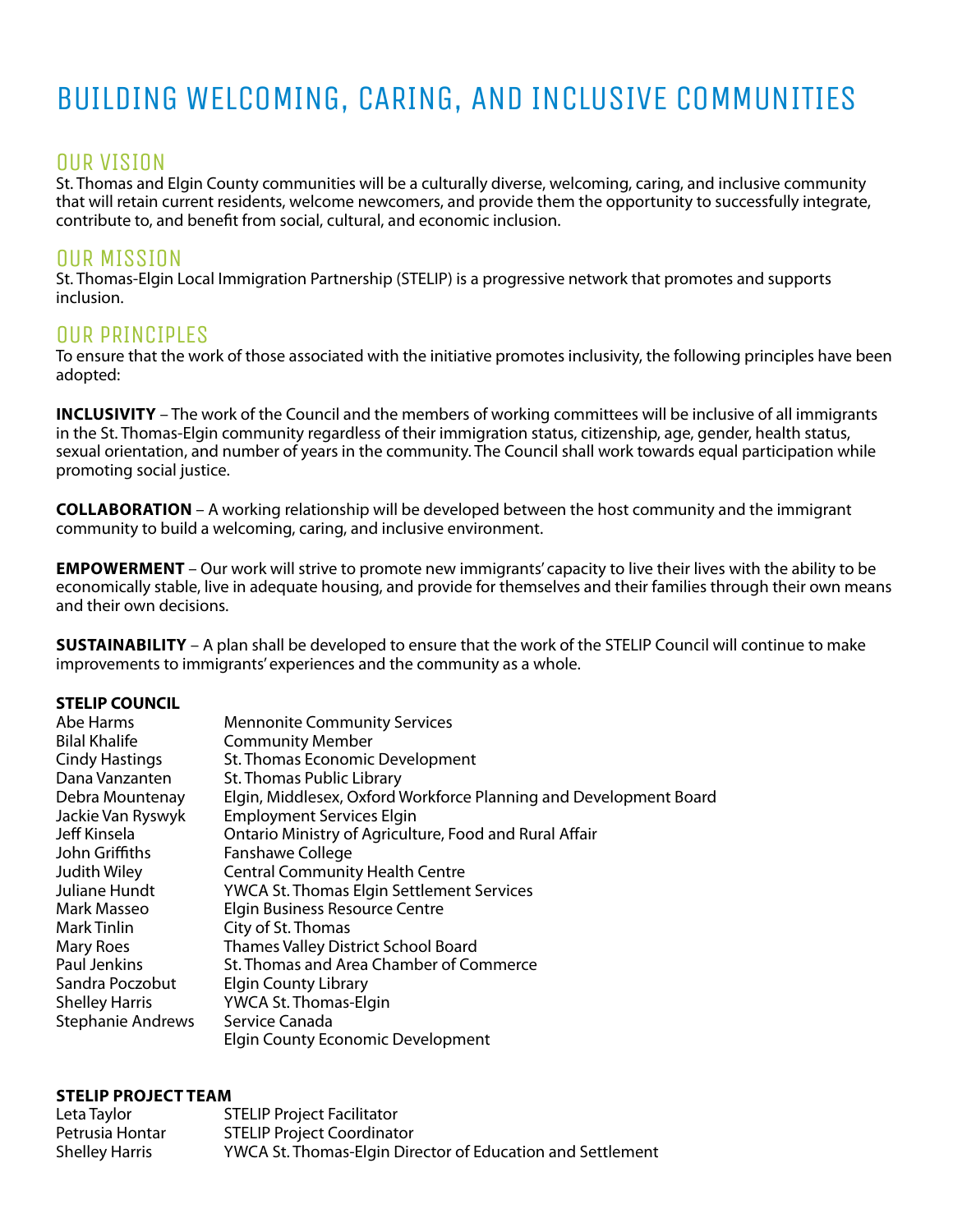## TABLE OF CONTENTS

| <b>APRIL</b>                                                          |                |  |
|-----------------------------------------------------------------------|----------------|--|
| <b>MAY</b>                                                            |                |  |
|                                                                       |                |  |
| <b>JUNE</b>                                                           |                |  |
|                                                                       |                |  |
| <b>JULY</b>                                                           |                |  |
|                                                                       |                |  |
| <b>AUGUST</b>                                                         |                |  |
|                                                                       |                |  |
|                                                                       |                |  |
| <b>SEPTEMBER</b>                                                      |                |  |
|                                                                       |                |  |
| <b>OCTOBER</b>                                                        |                |  |
|                                                                       |                |  |
| <b>NOVEMBER</b>                                                       |                |  |
|                                                                       |                |  |
|                                                                       |                |  |
|                                                                       |                |  |
| <b>DECEMBER</b>                                                       |                |  |
|                                                                       |                |  |
|                                                                       |                |  |
| <b>JANUARY</b><br>LOW GERMAN SPEAKING MENNONITE COMMUNITY OF PRACTICE | P <sub>G</sub> |  |
| <b>FEBRUARY</b>                                                       |                |  |
|                                                                       |                |  |
| MARCH                                                                 |                |  |
|                                                                       |                |  |
|                                                                       |                |  |
|                                                                       |                |  |
|                                                                       |                |  |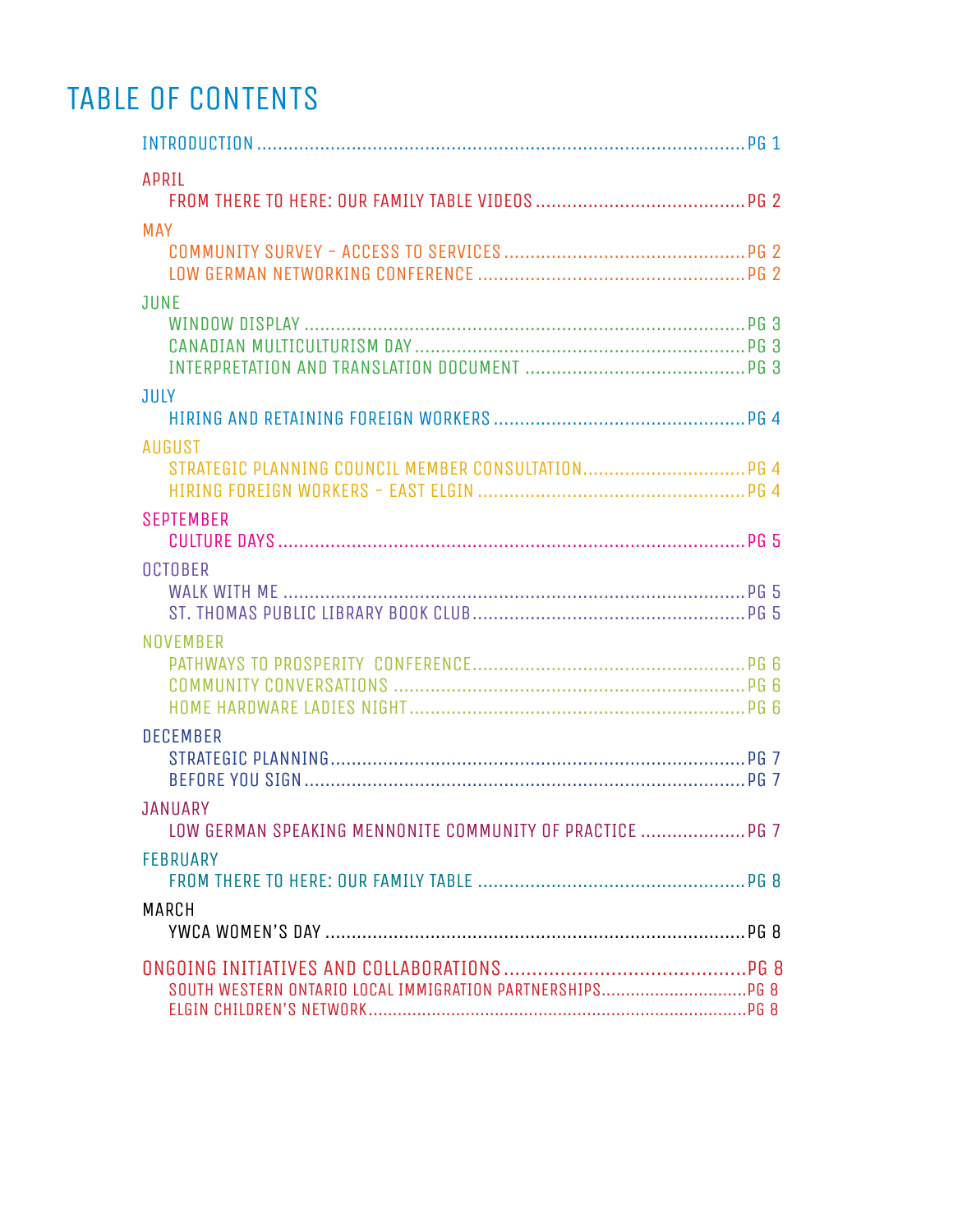#### **AS ST. THOMAS-ELGIN LOCAL IMMIGRATION PARTNERSHIP (STELIP) MATURES, SO DO OUR PROJECT AND INITIATIVES IN THE COMMUNITY.** Each year community organizations incorporate immigrants needs as they develop and implement services. As a result, STELIP has more opportunities to collaborate and support these organizations as they move to make their services equitable. STELIP has seen growth in the Council membership including a new membership with the local Service Canada.

This year STELIP worked through strategic planning using the Theory of Change model, focusing on measurement and governance. Member agencies are embedding measurements for STELIP into their service delivery and will report that data throughout the implementation years to help measure the impact of work in the community.

STELIP is a progressive network that promotes and supports inclusion and continues to build welcoming, caring, and inclusive communities. It has organized the six priority areas led by the STELIP Council as follows:



Improve the Coordination of Information between Services



Increase Awareness and Access to Appropriate Employment, Entrepreneurship and Labour Market Supports



Promote and Enhance Settlement and Integration of Newcomers



Increase Access to English Language Learning and Literacy



Promote Public Awareness of Diversity and Inclusion



Access and Analyze Data to Inform Priorities and Activities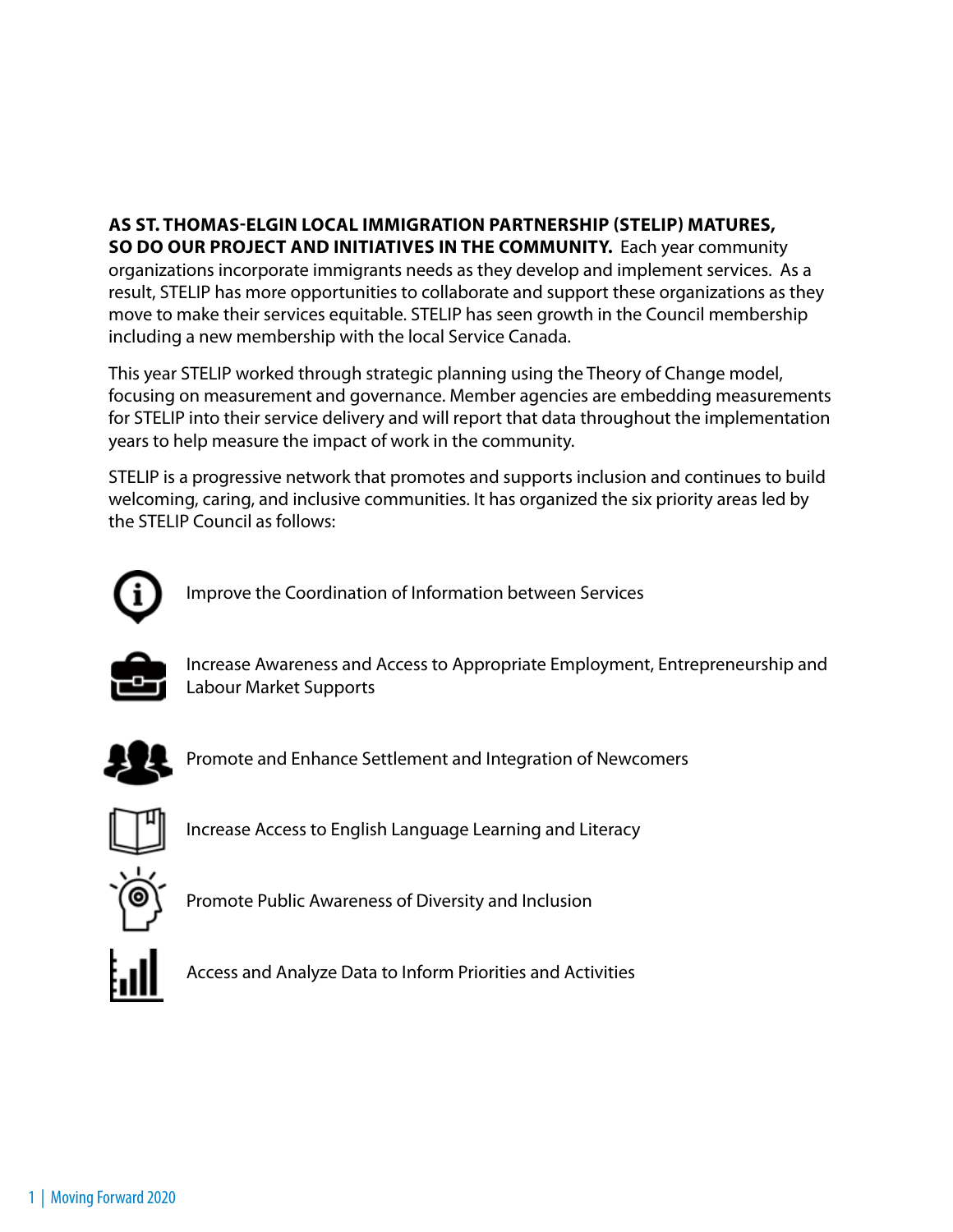

The first initiative under the *From There to Here* project. STELIP coordinating the documentaries created by Fanshawe's Advanced Film Program for the *From There to Here* project. The five short documentaries featured community members sharing their immigration and settlement stories along with a favourite family recipe. These videos were filmed in the participants' homes and provided a glimpse into the family life of people who immigrated to the region.

# APRIL

# MAY

# LOW GERMAN NETWORKING **CONFERENCE**

STELIP has been a participant at this networking conference since 2011 and has established connections that resulted in several community collaborations. Our work in the community helps build bridges for the Low-German speaking Mennonite community and various agencies. The information shared at this annual event helps to increase understanding of this cultural group and increases service providers understanding of the unique needs of immigrants and cultural minorities.

### COMMUNITY SURVEY – ACCESS TO SERVICES

STELIP partnered with Thames Valley District School Board (TVDSB) to reach out to immigrants in the community to measure their access to available services. A short 4-question survey was administered to better understand what services were being used and how additional supports were being accessed. The survey participants all had children enrolled in the ELL and ESL classes in TVDSB. This process was a pilot to ascertain if a larger survey could be conducted across the school board. Only schools with a large number of students enrolled in these classes were surveyed. Generally, the individuals in the survey were connected to a settlement agency. A different strategy would need to be used to connect with the local immigrants who do not access local services

This year, the YWCA St. Thomas-Elgin was generously supported by the South London Neighbourhood Resource Centre to deliver schoolbased settlement services in some local elementary and high-schools. The pilot helped newcomer students and their families to settle into the local school system and to feel welcome and engaged within their new community. Our organization has received funding in its new contract to deliver the service moving forward.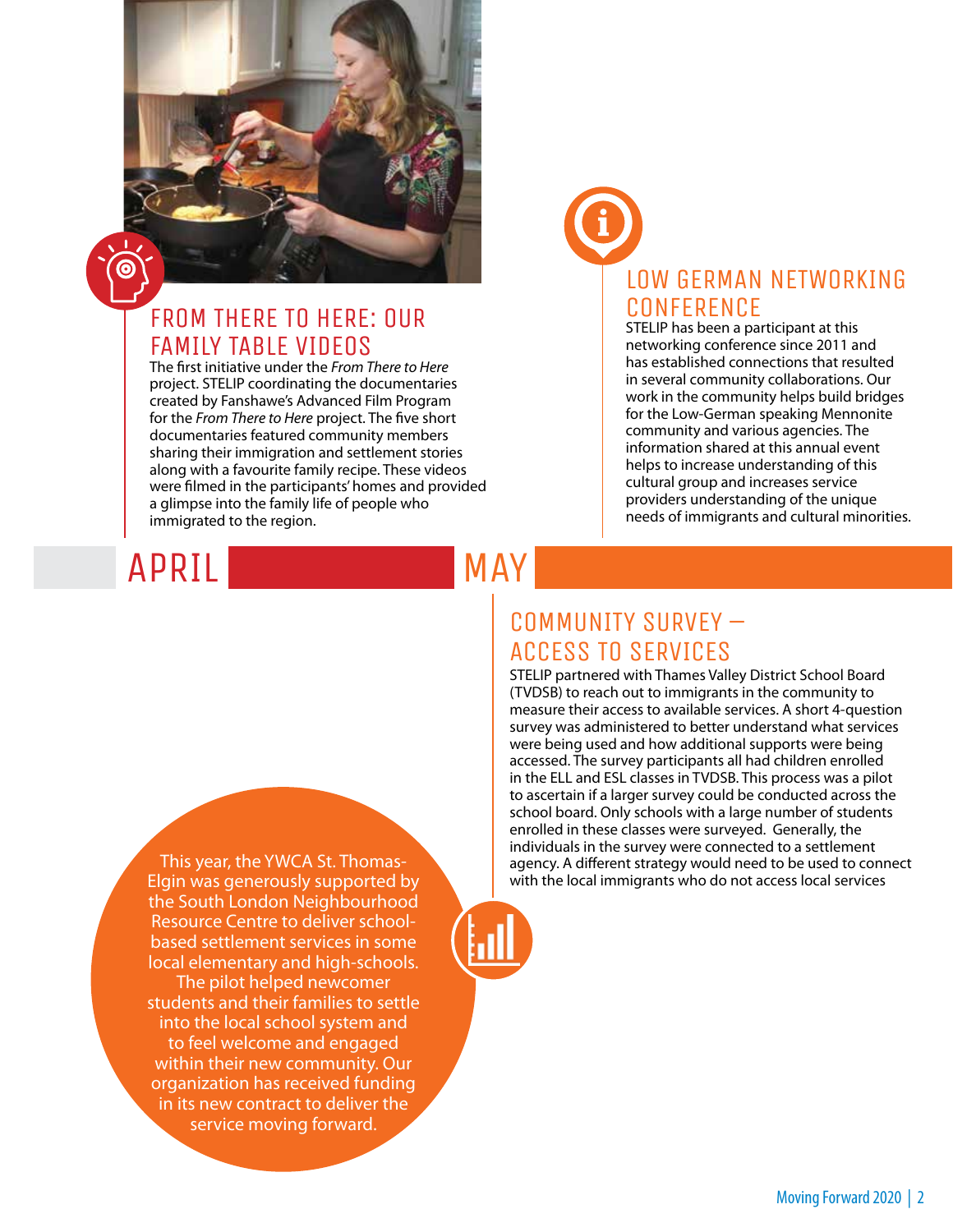The YWCA St. Thomas-Elgin was pleased to partner once again with STELIP on several community celebrations. Together, we organized a family-friendly Canada Day event and invited newcomers and established residents to celebrate the many different holidays observed during the winter season.



#### CANADIAN MULTICULTURALISM DAY

In celebration of National Multiculturalism Day, decorated cookies were distributed across the county. Cookies were distributed to eight Municipal offices, nine library branches, and the two local settlement agencies. With this distribution strategy we reached community members that are not already engaged in our work and made residents more conscious of the diversity in this community. The celebration of multiculturalism continued with a community BBQ at Waterworks Park celebrated with the YWCA Settlement Services and their clients. Clients and their families came together for a shared meal and took the opportunity to build connections.

## **JUNE**

#### WINDOW DISPLAY

STELIP was invited to promote diversity in a window display at iModular Homes in Aylmer to showcase the work of the two settlement agencies in the community, YWCA Settlement Services and MCS, . The display featured some of the photos from the Canada Through My Lens photovoice exhibit, archival photos from the Elgin County museum, examples of the Newcomer Information Guide, and specific information about available English language classes and local settlement agency office hours.



### INTERPRETATION AND TRANSLATION DOCUMENT

Interpretation and Translation for immigrants is a support that is increasingly being requested in the community. Access to appropriate interpretation services is particularly important in medical, legal, and financial interactions to ensure immigrants are receiving equitable services. We will assist agencies and services to navigate the available resources and access a support that meets the needs of their agency There is an Interpretation Guide available community-wide through STELIP.ca and has been included in the orientation for new medical staff through Health Force Ontario.

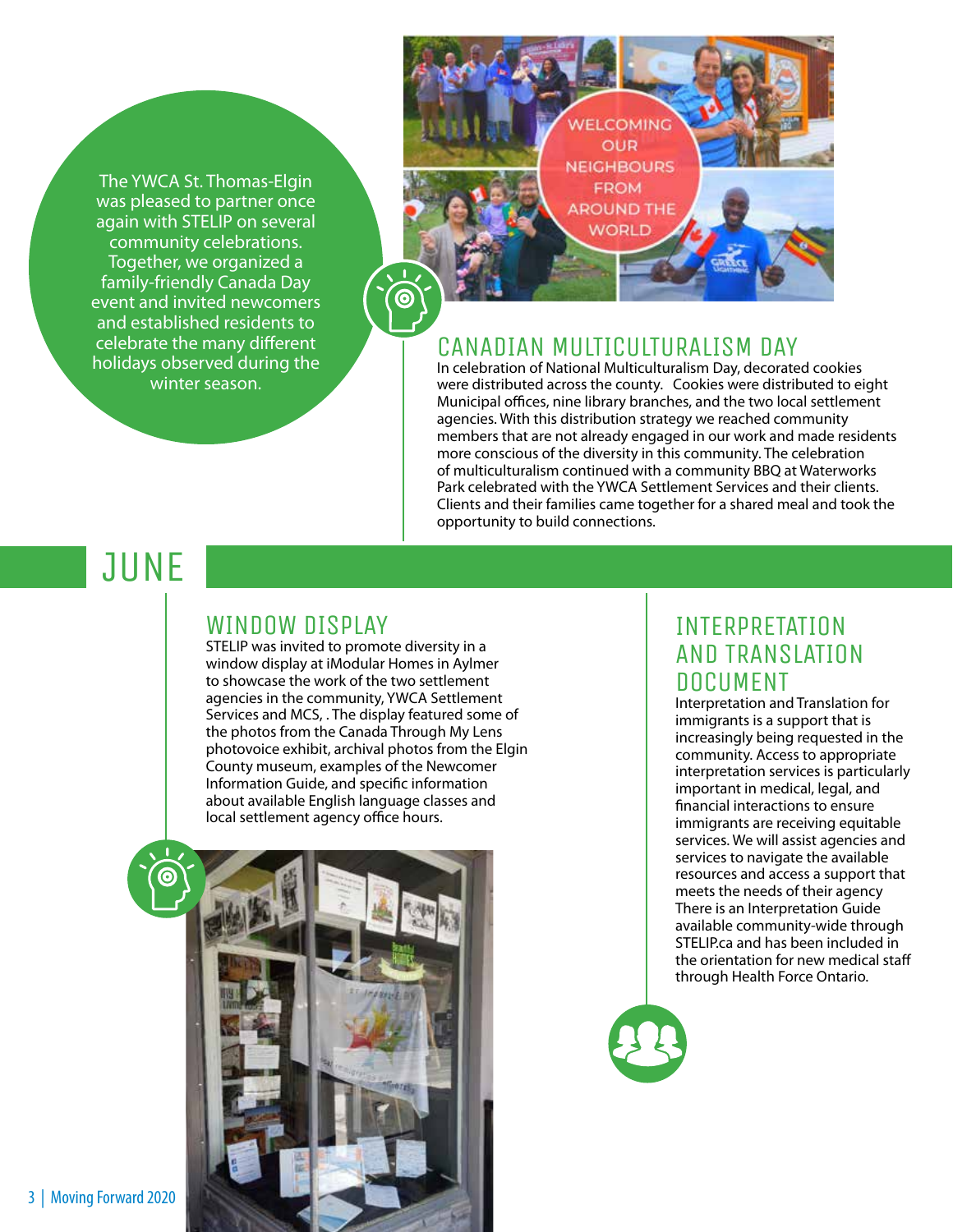



## STRATEGIC PLANNING COUNCIL MEMBER CONSULTATION

To help progress the development of the new strategic plan, Council members were each invited for in-person discussions. During these one-on-one meetings, a plan was developed to ensure the planned activities were achievable within the projected timelines with measurements that will help STELIP identify the impact of the work in the community. This part of the consultation was completed one-on-one to ensure the partners could hone in on their contributions and evaluate the participation from their agency.

# **JULY**

### HIRING AND RETAINING FOREIGN WORKERS

Some St. Thomas and Elgin County businesses have experienced challenges in recruiting and retaining workers and have opted to access temporary foreign workers to meet their production demands. St. Thomas and Elgin have traditionally had many agricultural workers that arrive to meet labour demands, but the need is now expanding to the manufacturing sectors. The process of bringing in these workers involves two federal ministries and requires a significant amount of paperwork and preparations. STELIP worked with local agencies to develop an information package to help these businesses navigate the process that is now available through the local economic development offices.



# AUGUST

### HIRING FOREIGN WORKERS – EAST ELGIN

To respond to a significant influx of inquiries about information about hiring foreign trained workers, an information session was organized in Aylmer. Elgin County Economic Development, STELIP, and the local Member of Parliament came together to share information about hiring foreign trained professionals and provided information from a variety of programs. While accessing these temporary programs helps when demand is elevated, many employers are looking for more permanent solutions that can address a need for employees long-term.

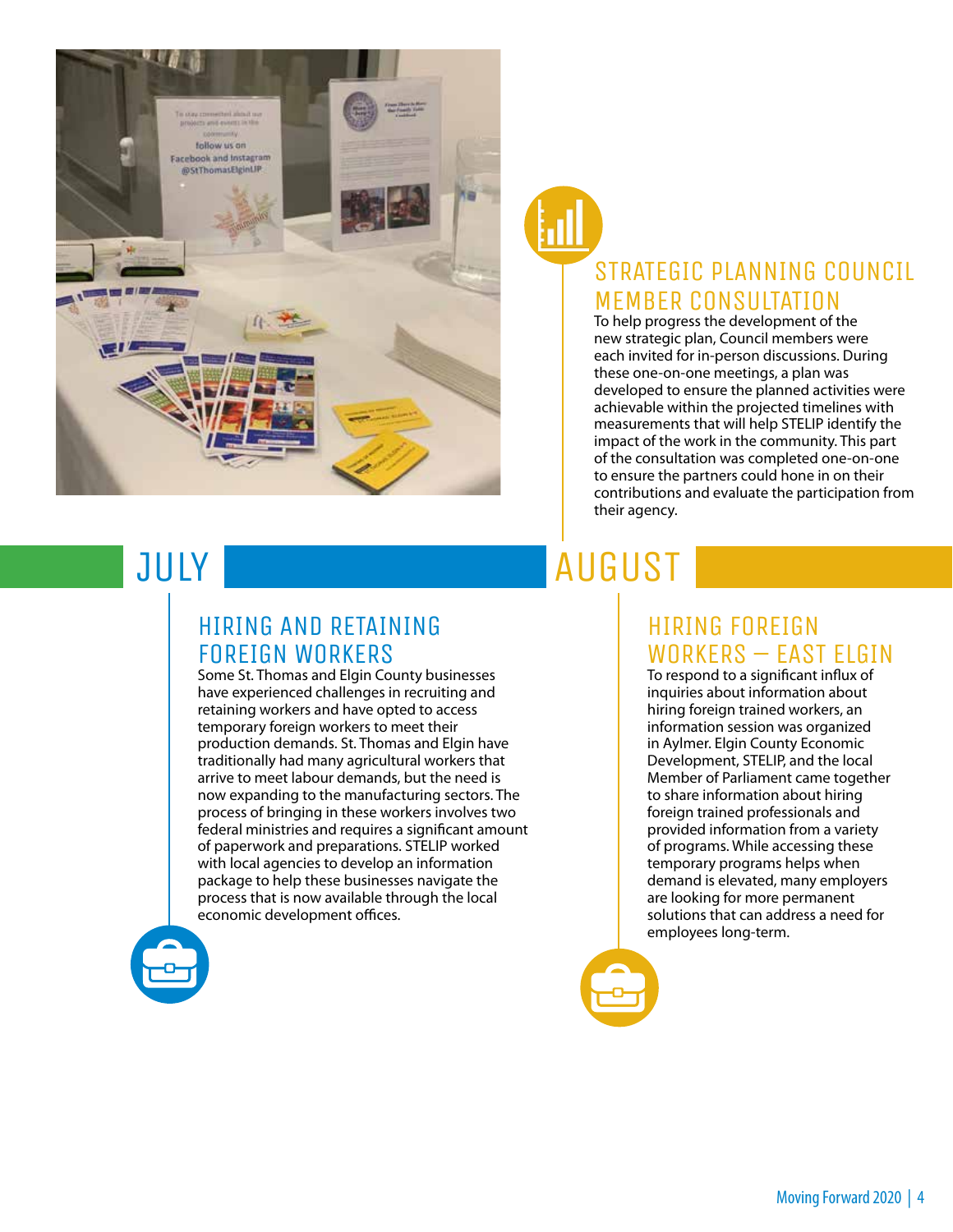

# CULTURE DAYS Culture Days is a national initiative and

is celebrated around the community in a variety of ways by organizations and individuals. This year STELIP participated by hosting an event at the Horton Market in St. Thomas. Market goers had the opportunity to add to our community mural and make a #CultureLivesHere button. Over 100 people interacted with the booth over four hours. Many people shared stories of welcoming individuals to the community and were curious about the diversity in the city. The community mural is now on display at the STELIP team office.

#### **OCTOBER** SEPTEMBER



### WALK WITH ME

STELIP hosted the 8th annual Walk with Me event. This year 30 local agencies with close to 70 participants participated in the event. The targeted outcome for this event is the establishment of connections between agencies across the community and an increase in robust referrals. Along with networking opportunities, the event also includes a training opportunity to increase the skills of the participants and to share powerful tools with individuals that have direct contact with immigrants and other marginalized groups in the community. This year attendees participated in the *Before you Sign* workshop that was developed by the YWCA St. Thomas-Elgin with funding from the Law Foundation of Ontario. Additionally, the local Community Health Status report and results from the Low German Needs Assessment surveys from Southwestern Public Health were presented to attendees.



#### ST. THOMAS PUBLIC LIBRARY BOOK CLUB

STELIP partnered with the St. Thomas Public Library to host one of their monthly book club meetings. STELIP was able to coordinate a video conference with Sharon Bala, the author of The Boat People. This book shares the story of Sri Lanken refugees who claim asylum in Canada and is written from the points of view of a refugee claimant, his lawyer, and the adjudicator. The book stimulated great conversations and the participants asked insightful questions of the author.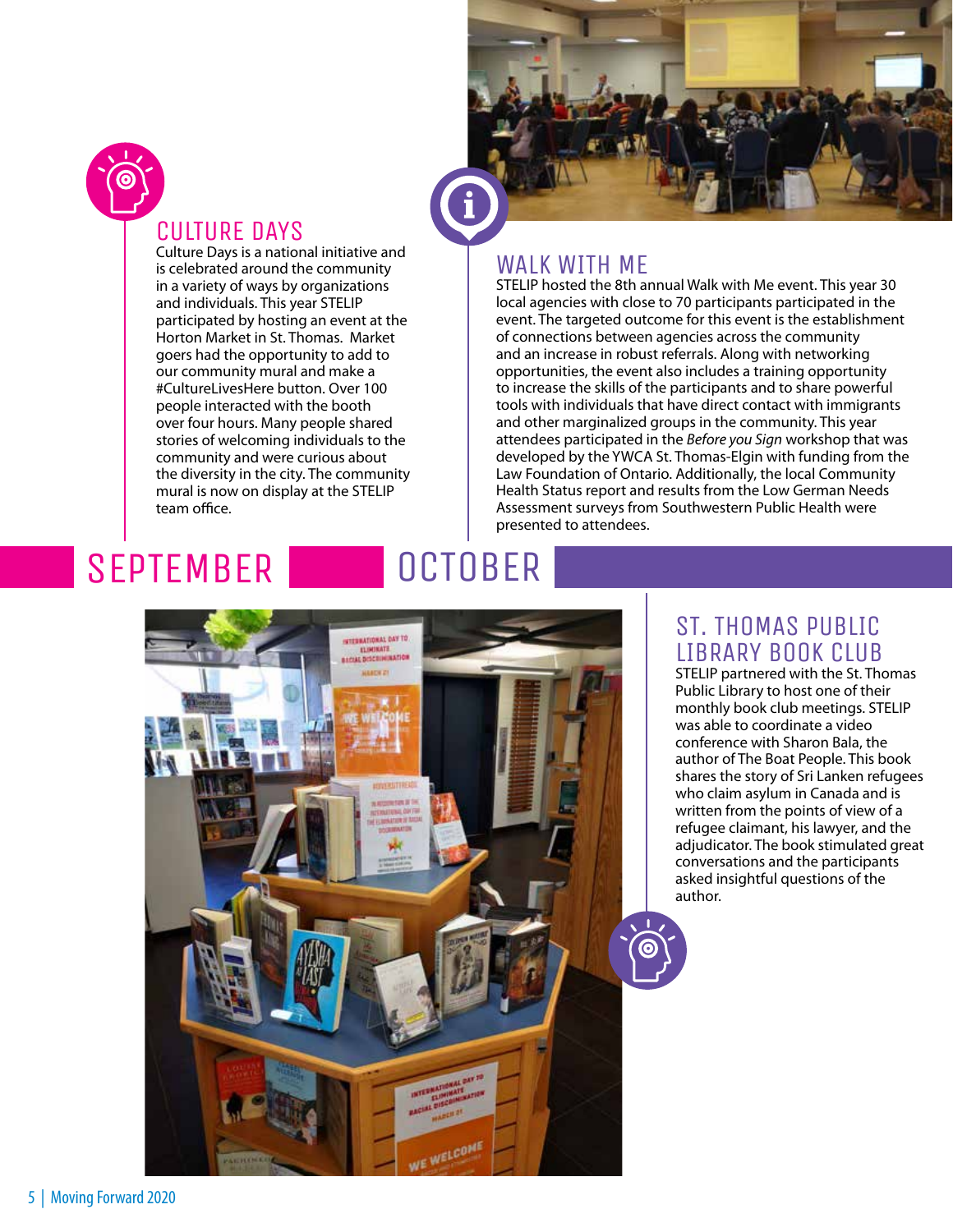T. THOMAS . ELGIN T. THOMAS . ELGIN al Immigran<br>Partnership

> Building Welcoming, Caring Building Welcoming, Caring Mine Welcommunity<br>d Inclusive Community<br>w W W . stellp.ca

#### HOME HARDWARE LADIES NIGHT

STELIP took part in the annual Home Hardware Ladies Night event. A booth was set up with the *Culture Lives Here* canvas mural and promotional materials were given out to over 300+ attendees. This was a great opportunity for STELIP to interact with community members of all demographics, spreading awareness for STELIPs priorities and upcoming events.

# **NOVEMBER**

#### PATHWAYS TO **PROSPERITY CONFERENCE**

STELIP staff attended the annual Local Immigration Partnership Pre-conference and *Pathways to Prosperity Conference* themed "Immigration at the Crossroads, renewing support for immigration to Canada at the Intersections of Research, Policy and Practice". This event attracts representatives from the Local Immigration Partnerships (LIPs), academics, and various other government and agency staff for informative presentations, discussion, and networking. Key topics at the event included the changing attitudes and perceptions towards immigration and refugees, and the future of settlement, resettlement, and immigration to smaller, rural, and northern communities. This event helps solidify connections to other LIPs and establish networks with academia and government officials.



### COMMUNITY CONVERSATIONS

STELIP hosted Community Conversations: A Glimpse into Our Local Diversity. Representatives from the Hindu, Islam and Mennonite faiths shared a brief overview of the origin of their religions and helped build understanding. Following the presentations attendees were invited to asks questions of the panel. The presentations and questions increased awareness for the cultures represented and built unity between community members. To start the evening, guests shared a "Unity Plate" meal, featuring flavours from the featured cultures of the evening. Approximately 60 guests attended, and the feedback was very positive from all.

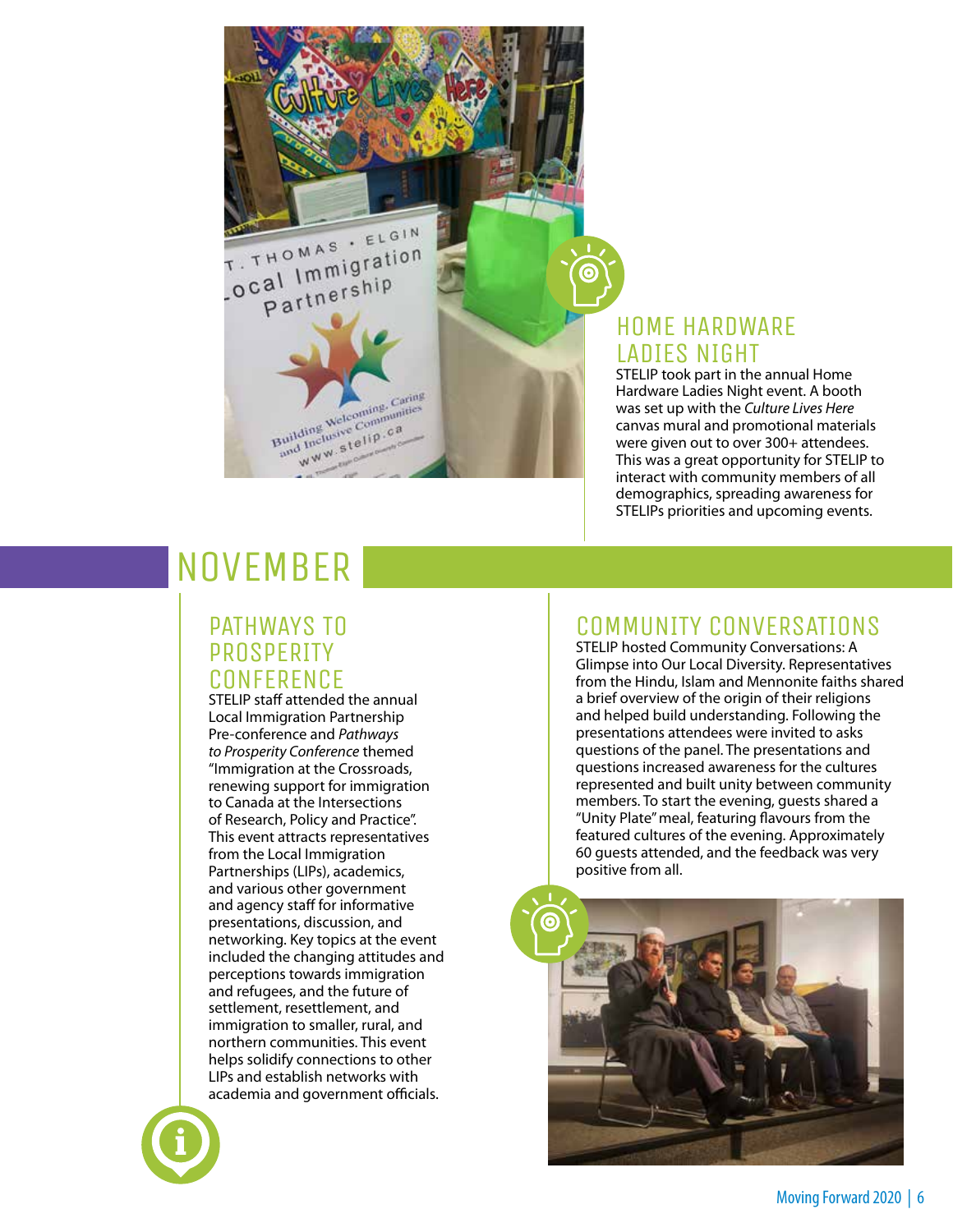

#### STRATEGIC PLANNING

After two years of active engagement and planning, the Innoweave strategic planning project was completed. Starting in the new fiscal year, STELIP will implement the new Strategic Plan, set a measurement collection schedule, and have the signed membership agreements based on a Theory of Change Model. This new plan results in a change in reporting while the outputs of STELIP will remain the same. The new strategy areas of STELIP are: Community Readiness, Workforce Development and Employer Supports, Equitable Supports, Education, Civic and Social Inclusion.

# DECEMBER

### LOW GERMAN SPEAKING MENNONITE COMMUNITY OF PRACTICE

To meet growing needs of the Low German speaking Mennonites in the area, a new Community of Practice Group was formed to help share promising practices and resources to better support this diverse group. The low German Speaking Mennonites include citizens, individuals that have reclaimed their Canadian citizenship, and family class permanent residents. Many of the citizens have never lived in Canada and have the same barriers as other immigrants. This community of practice will help coordinate efforts to provide equitable supports to their diverse needs.

# JANUARY

### BEFORE YOU SIGN

A successful grant application to the Law Foundation of Ontario provided funding for the Before you Sign project to be developed and implemented in Southwestern Ontario. This project consisted of three phases: Community consultation across Southwestern Ontario, content development, and facilitated workshops. The Community consultations were supported by the Local Immigration Partnerships in Chatham, Huron, Sarnia, and Windsor with an additional consultation in Brantford. During the content development phase, a workshop and manual were created to train frontline workers in providing legal information to immigrants. In addition to the training package, podcasts were created for seven different topics (Separations and Divorce, Custody and Access, Fraud, Rights of Employees Upon Termination, Eviction, Employment Insurance, and OW and ODSP). These were then translated into 9 additional languages (Arabic, French, Karen, Khmer, Low German, Mandarin, Nepali, Spanish, and Urdu). The facilitated workshop phase included six workshops across southwestern Ontario and were attended by 160 individuals. The training and podcasts are now available as 3-module webinars online through CLEO and on STELIP.ca.

## **Before you Sign**

"Before You Sign", a project that is aimed at helping and educating newcomers to better understand the legal systems and supports in Canada, by providing easy access to basic legal knowledge. I had the chance to contribute into this project by interpreting English legal material to Arabic and French language. It was my first time to record podcasts, an exciting experience! Looking forward to more excitement and greater achievements with STELIP! - *Bilal* 

The Law<br>Toundation<br>IIII of Ontario

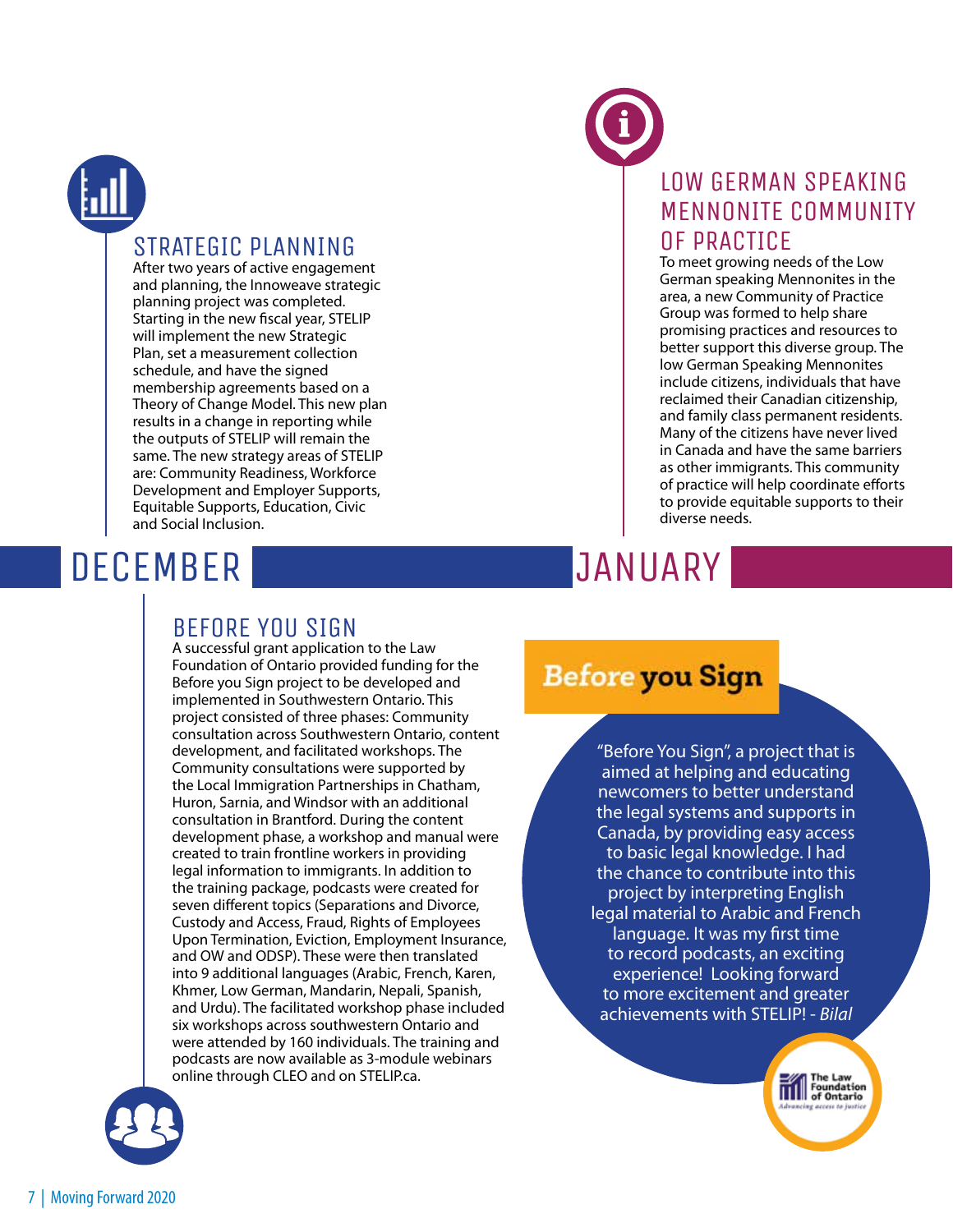



#### YWCA WOMEN'S DAY

The 2020 YWCA Women's Day event featured the From There to Here theme with one of the cookbook participants featured as the guest speaker for the event. She shared her family immigration story and the positive impacts food had on celebrating and maintaining her traditions. This event is open to the community and attracts 150 participants, guest speakers, and workshop facilitators. This is the first of a series of community events STELIP hopes to leverage and share the message of the book.

# FEBRUARY

#### FROM THERE TO HERE: OUR FAMILY TABLE

The second phase of the *From There to Here* project is a local cookbook that was published and made available for purchase within the community. The cookbook is a collection of immigration and integration stories of 12 local immigrants to St. Thomas-Elgin paired with recipes from their cultural backgrounds. The participants in the project come from various countries and cultures that span the globe and help demonstrate the diversity that is prevalent in our community. The final product is a 104-page hardcover book with stunning full colour pictures. The book is available for purchase at select retailers across St. Thomas and Elgin County.



# MARCH

## ONGOING INITIATIVES AND COLLABORATIONS

#### SOUTH WESTERN ONTARIO LOCAL IMMIGRATION PARTNERSHIPS

The LIPs of Southwestern Ontario meet quarterly to share updates, coordinate collective action on behalf of LIPs, discuss recent and upcoming government changes and initiatives, and develop workshop ideas for collaboration. STELIP recognizes the tremendous value of this informal organization and will continue to attend meetings in the future.

#### ELGIN CHILDREN'S NETWORK

STELIP is a member of this local collaborative that works to build communities where every child has the opportunity to be engaged, empowered, and to thrive. The committee comprises sectors including public health, child care, family and children services, and social services. STELIP's presence in this network ensures that the newcomer perspective is considered and built-into conversations about system planning and access, program development, and understanding community needs.